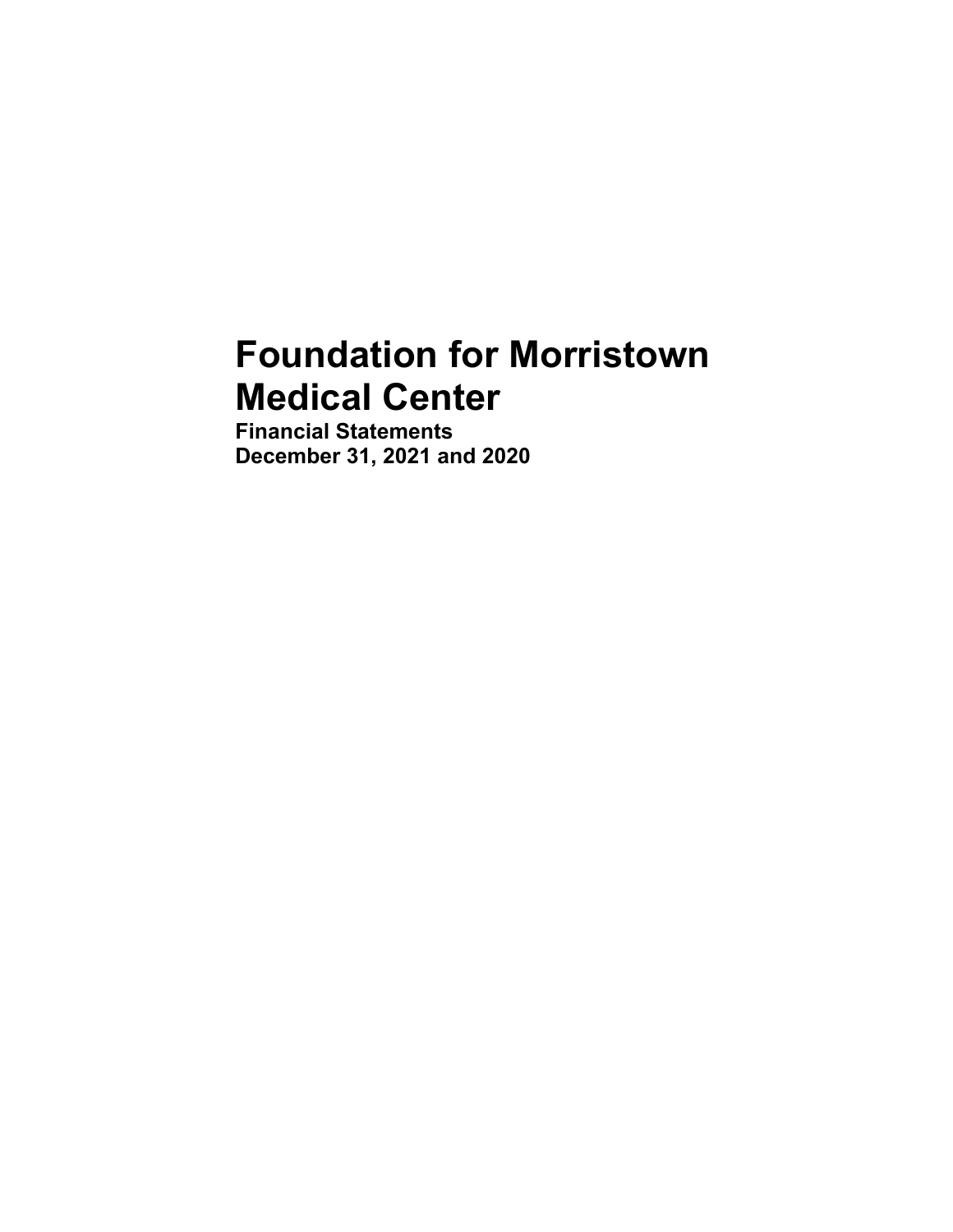# **Foundation for Morristown Medical Center Index December 31, 2021 and 2020**

### **Page(s)**

| <b>Financial Statements</b> |  |
|-----------------------------|--|
|                             |  |
|                             |  |
|                             |  |
|                             |  |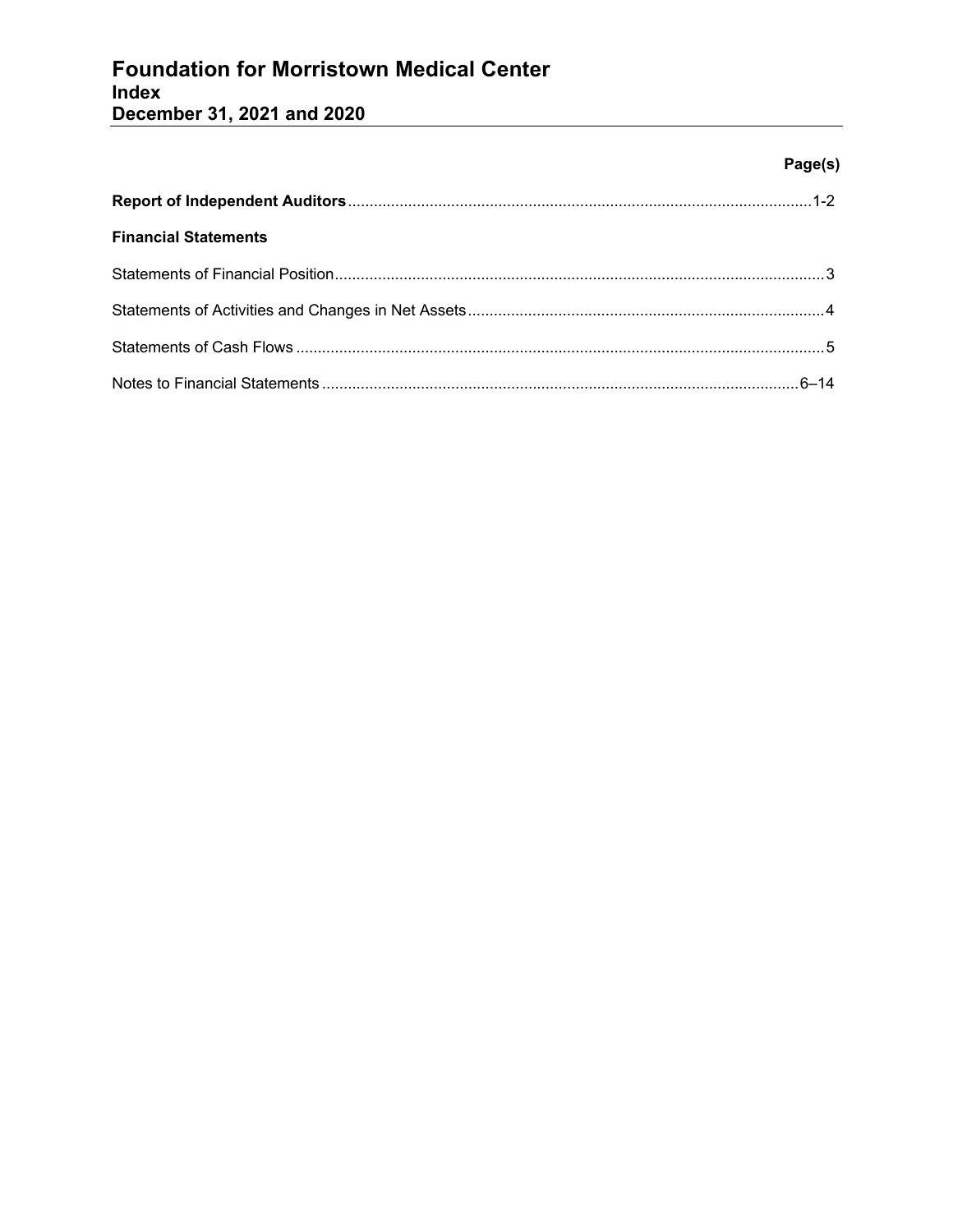

#### **Report of Independent Auditors**

To Board of Trustees of Foundation for Morristown Medical Center

#### *Opinion*

We have audited the accompanying financial statements of Foundation for Morristown Medical Center (the "Company"), which comprise the statements of financial position as of December 31, 2021 and 2020, and the related statements of activities and changes in net assets and of cash flows for the years then ended, including the related notes (collectively referred to as the "financial statements").

In our opinion, the accompanying financial statements present fairly, in all material respects, the financial position of the Company as of December 31, 2021 and 2020, and its changes in net assets and its cash flows for the years then ended in accordance with accounting principles generally accepted in the United States of America.

#### *Basis for Opinion*

We conducted our audit in accordance with auditing standards generally accepted in the United States of America (US GAAS). Our responsibilities under those standards are further described in the Auditors' Responsibilities for the Audit of the Financial Statements section of our report. We are required to be independent of the Company and to meet our other ethical responsibilities, in accordance with the relevant ethical requirements relating to our audit. We believe that the audit evidence we have obtained is sufficient and appropriate to provide a basis for our audit opinion.

#### *Responsibilities of Management for the Financial Statements*

Management is responsible for the preparation and fair presentation of the financial statements in accordance with accounting principles generally accepted in the United States of America, and for the design, implementation, and maintenance of internal control relevant to the preparation and fair presentation of financial statements that are free from material misstatement, whether due to fraud or error.

In preparing the financial statements, management is required to evaluate whether there are conditions or events, considered in the aggregate, that raise substantial doubt about the Company's ability to continue as a going concern for one year after the date the financial statements are available to be issued.

#### *Auditors' Responsibilities for the Audit of the Financial Statements*

Our objectives are to obtain reasonable assurance about whether the financial statements as a whole are free from material misstatement, whether due to fraud or error, and to issue an auditors' report that includes our opinion. Reasonable assurance is a high level of assurance but is not absolute assurance and therefore is not a guarantee that an audit conducted in accordance with US GAAS will always detect a material misstatement when it exists. The risk of not detecting a material misstatement resulting from fraud is higher than for one resulting from error, as fraud may involve collusion, forgery, intentional omissions, misrepresentations, or the override of internal control. Misstatements are considered material if there is a substantial likelihood that, individually or in the aggregate, they would influence the judgment made by a reasonable user based on the financial statements.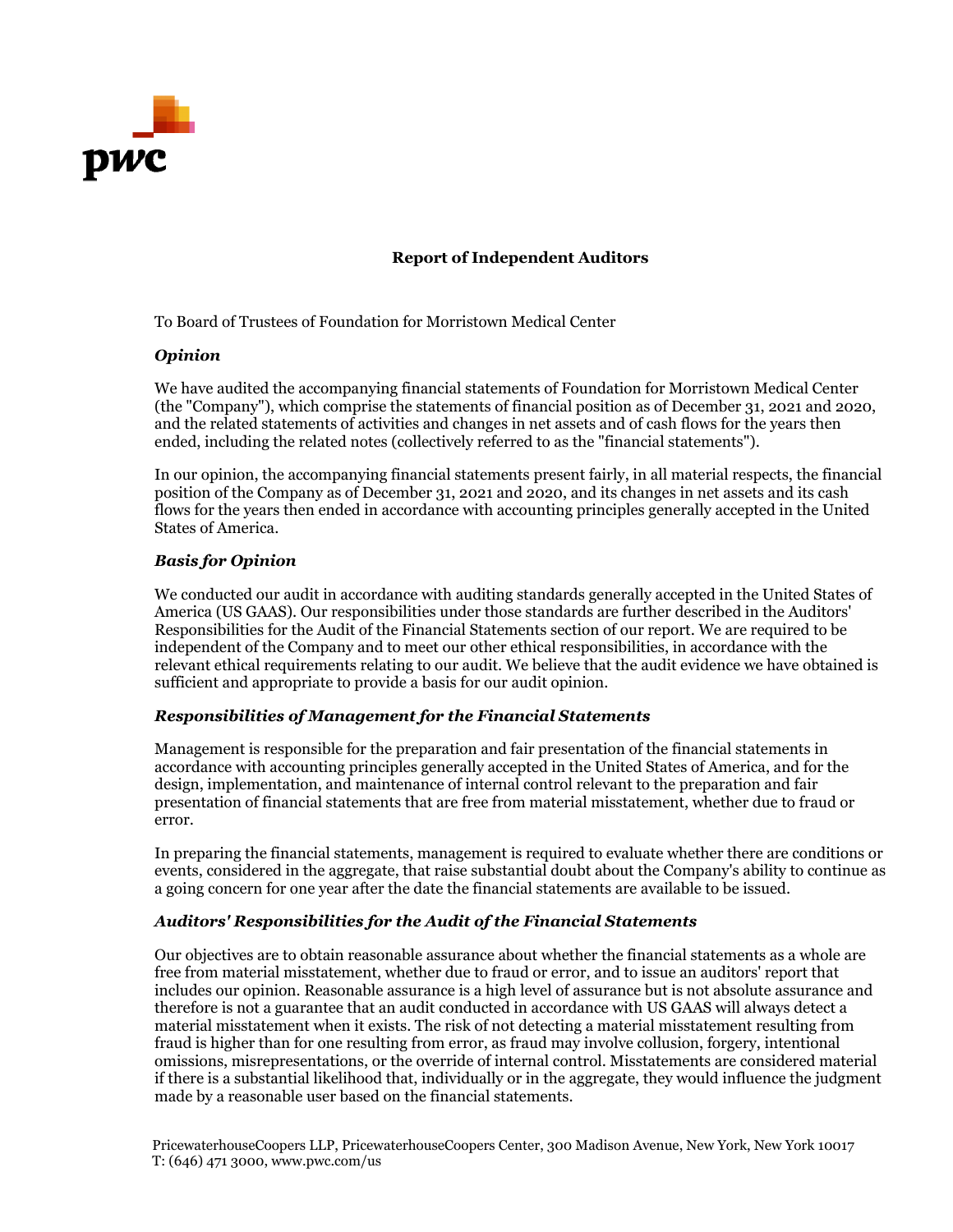

In performing an audit in accordance with US GAAS, we:

- Exercise professional judgment and maintain professional skepticism throughout the audit.
- Identify and assess the risks of material misstatement of the financial statements, whether due to fraud or error, and design and perform audit procedures responsive to those risks. Such procedures include examining, on a test basis, evidence regarding the amounts and disclosures in the financial statements.
- Obtain an understanding of internal control relevant to the audit in order to design audit procedures that are appropriate in the circumstances, but not for the purpose of expressing an opinion on the effectiveness of the Company's internal control. Accordingly, no such opinion is expressed.
- Evaluate the appropriateness of accounting policies used and the reasonableness of significant accounting estimates made by management, as well as evaluate the overall presentation of the financial statements.
- Conclude whether, in our judgment, there are conditions or events, considered in the aggregate, that raise substantial doubt about the Company's ability to continue as a going concern for a reasonable period of time.

We are required to communicate with those charged with governance regarding, among other matters, the planned scope and timing of the audit, significant audit findings, and certain internal control-related matters that we identified during the audit.

Pricuvaterhouse Coopers LLP

New York, New York May 17, 2022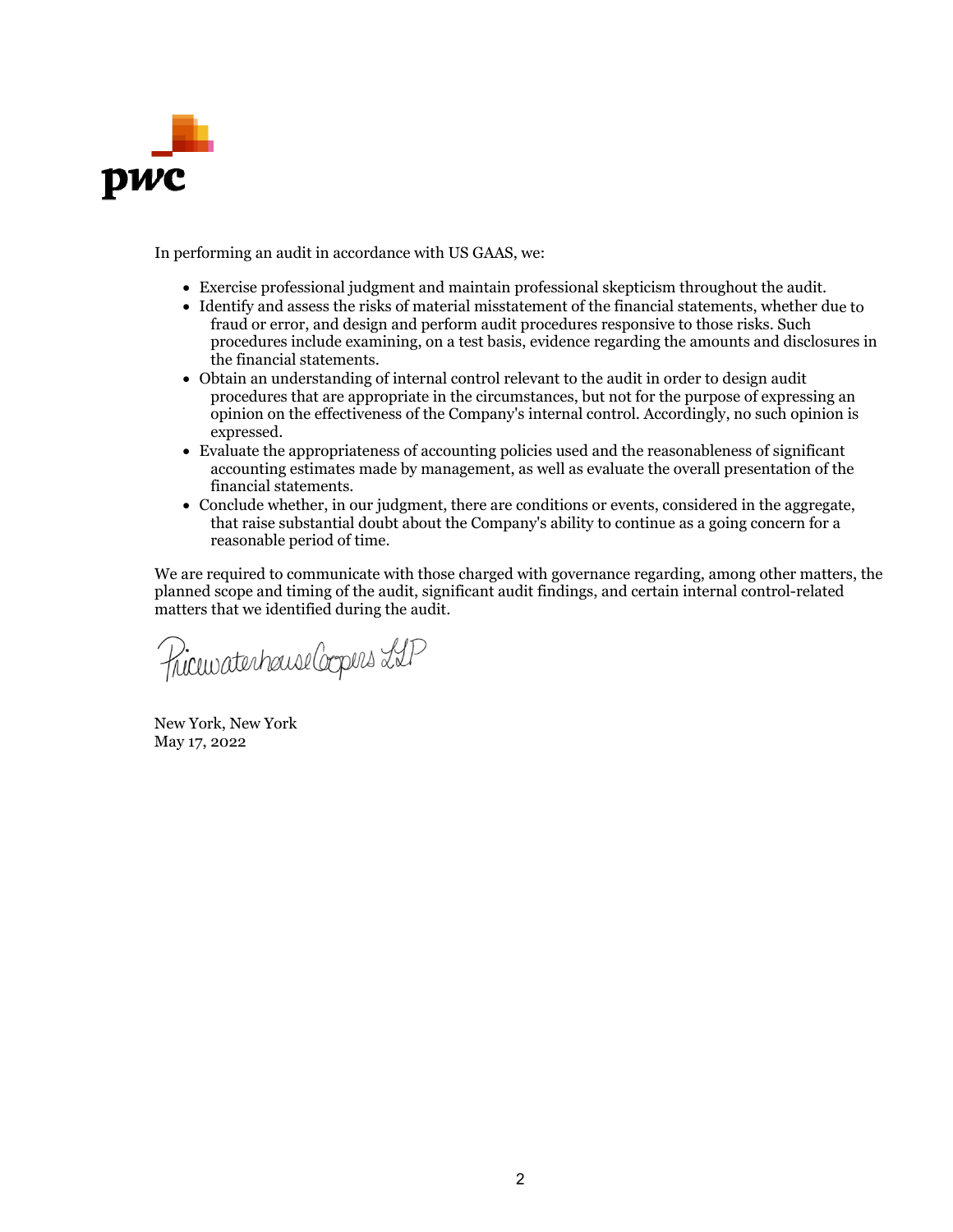# **Foundation for Morristown Medical Center Statements of Financial Position December 31, 2021 and 2020**

|                                                      | 2021        | 2020              |
|------------------------------------------------------|-------------|-------------------|
| <b>Assets</b>                                        |             |                   |
| \$<br>Investments                                    | 85,260,463  | \$<br>77,530,109  |
| Pledges receivable, net                              | 12,327,151  | 13,454,760        |
| Other assets                                         | 1,060,526   | 1,275,016         |
| Beneficial interest in charitable remainder unitrust | 1,860,839   | 1,644,041         |
| Due from Morristown Division                         | 93,525,619  | 78,110,616        |
| Total assets<br>\$.                                  | 194,034,598 | 172,014,542<br>\$ |
| <b>Liabilities</b>                                   |             |                   |
| \$<br>Annuities payable                              | 2,154,928   | \$<br>2,275,948   |
| Accounts payable due to Morristown Division          | 2,201,934   | 2,299,757         |
| <b>Total liabilities</b>                             | 4,356,862   | 4,575,705         |
| Net assets                                           |             |                   |
| Without donor restrictions                           | 59,394,744  | 50,612,631        |
| With donor restrictions                              | 130,282,992 | 116,826,206       |
| Total net assets                                     | 189,677,736 | 167,438,837       |
| Total liabilities and net assets                     | 194,034,598 | 172,014,542<br>S  |

The accompanying notes are an integral part of these financial statements.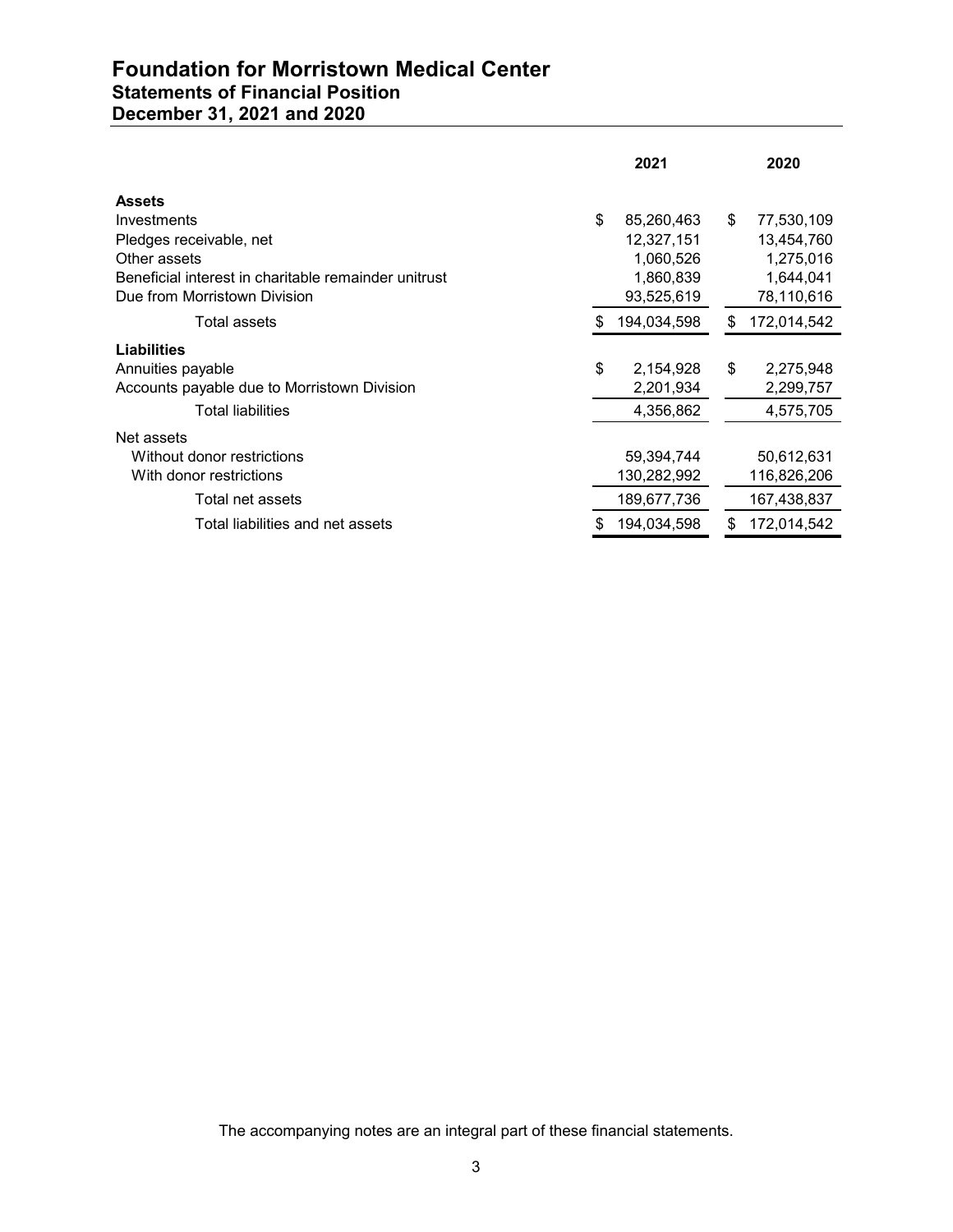## **Foundation for Morristown Medical Center Statements of Activities and Changes in Net Assets Years Ended December 31, 2021 and 2020**

|                                                       |                                                | 2021                                     |                  | 2020                                           |                                          |                   |
|-------------------------------------------------------|------------------------------------------------|------------------------------------------|------------------|------------------------------------------------|------------------------------------------|-------------------|
|                                                       | Without<br><b>Donor</b><br><b>Restrictions</b> | <b>With Donor</b><br><b>Restrictions</b> | <b>Total</b>     | Without<br><b>Donor</b><br><b>Restrictions</b> | <b>With Donor</b><br><b>Restrictions</b> | <b>Total</b>      |
| Revenue                                               |                                                |                                          |                  |                                                |                                          |                   |
| Contributions                                         | 2,015,061<br>\$                                | 22,015,204<br>\$                         | 24,030,265<br>\$ | 2,246,406<br>\$                                | \$17,076,307                             | 19,322,713<br>\$. |
| Event fundraising                                     |                                                | 313,450                                  | 313,450          |                                                |                                          |                   |
| Investment income, net                                | 6,179,685                                      | 1,127,480                                | 7,307,165        | 5,487,420                                      | 1,861,148                                | 7,348,568         |
| Net assets released from restriction                  | 5,688,436                                      | (5,688,436)                              |                  | 7,495,935                                      | (7,495,935)                              |                   |
| Total operating revenues                              | 13,883,182                                     | 17,767,698                               | 31,650,880       | 15,229,761                                     | 11,441,520                               | 26,671,281        |
| <b>Expenses</b>                                       |                                                |                                          |                  |                                                |                                          |                   |
| Program services                                      | 7,231,002                                      |                                          | 7,231,002        | 7,814,776                                      |                                          | 7,814,776         |
| General and administrative                            | 4,500,972                                      |                                          | 4,500,972        | 4,442,099                                      |                                          | 4,442,099         |
| Event expense                                         |                                                | 139,700                                  | 139,700          |                                                |                                          |                   |
| Total operating expenses                              | 11,731,974                                     | 139,700                                  | 11,871,674       | 12,256,875                                     |                                          | 12,256,875        |
| Operating income                                      | 2,151,208                                      | 17,627,998                               | 19,779,206       | 2,972,886                                      | 11,441,520                               | 14,414,406        |
| Beneficial interest in charitable remainder unitrust  |                                                | 216.798                                  | 216.798          |                                                | (13,820)                                 | (13,820)          |
| Change in net unrealized gains                        | 6,630,905                                      | 4,591,953                                | 11,222,858       | 4,634,345                                      | 2,511,082                                | 7,145,427         |
| Excess of revenues over expenses                      | 8,782,113                                      | 22,436,749                               | 31,218,862       | 7,607,231                                      | 13,938,782                               | 21,546,013        |
| Net assets released from restriction used for capital | 8,979,963                                      | (8,979,963)                              |                  | 9,737,091                                      | (9,737,091)                              |                   |
| Distributions to Morristown division - capital        | (8,979,963)                                    |                                          | (8,979,963)      | (9,737,091)                                    |                                          | (9,737,091)       |
| Increase in net assets                                | 8,782,113                                      | 13,456,786                               | 22,238,899       | 7,607,231                                      | 4,201,691                                | 11,808,922        |
| <b>Net assets</b>                                     |                                                |                                          |                  |                                                |                                          |                   |
| Beginning of year                                     | 50,612,631                                     | 116,826,206                              | 167,438,837      | 43,005,400                                     | 112,624,515                              | 155,629,915       |
| End of year                                           | 59,394,744<br>\$                               | \$130,282,992                            | \$189,677,736    | \$50,612,631                                   | \$116,826,206                            | \$167,438,837     |

The accompanying notes are an integral part of these financial statements.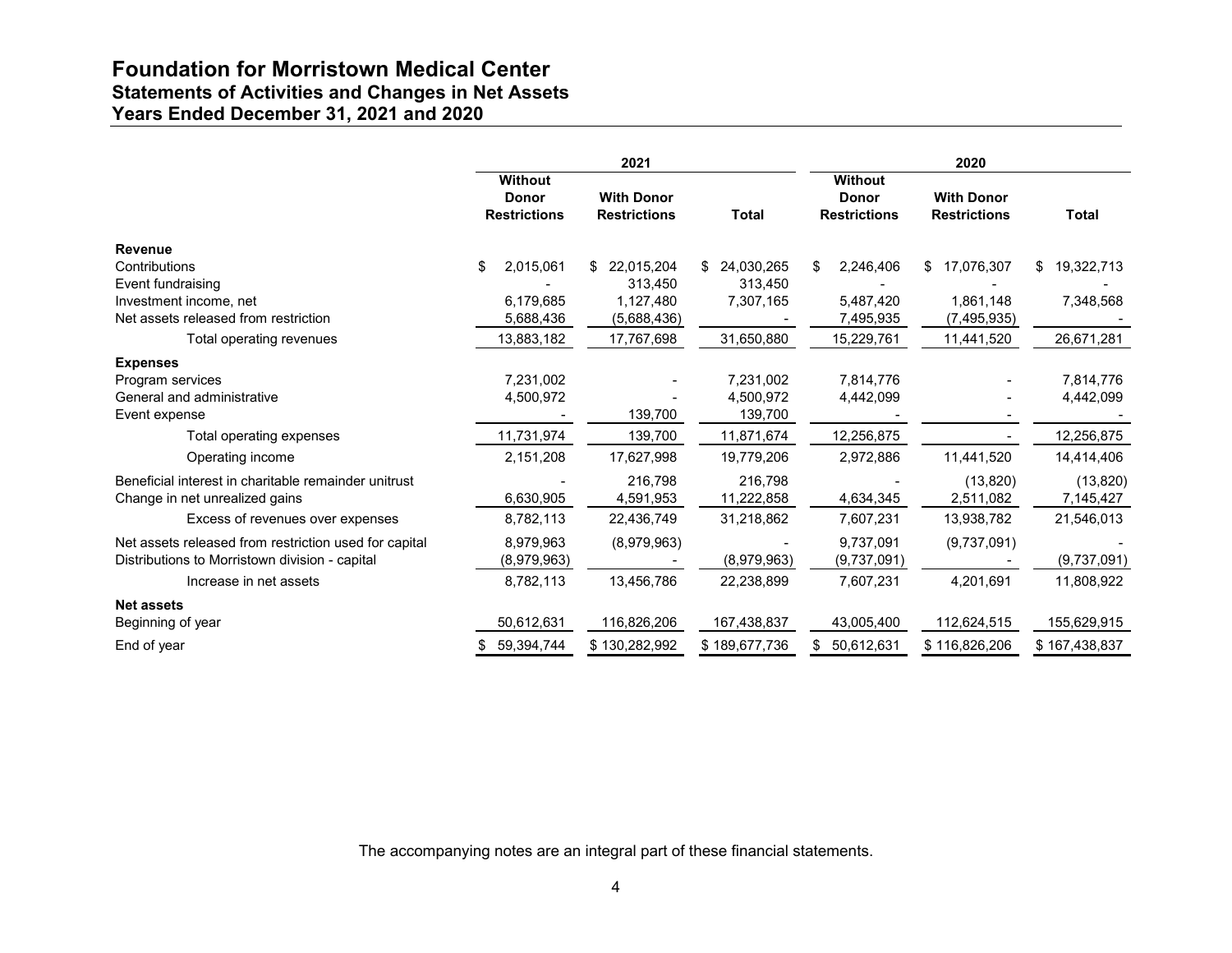# **Foundation for Morristown Medical Center Statements of Cash Flows Years Ended December 31, 2021 and 2020**

|                                                                    | 2021             | 2020             |
|--------------------------------------------------------------------|------------------|------------------|
| Cash flows from operating activities                               |                  |                  |
| Increase in net assets                                             | \$<br>22,238,899 | \$<br>11,808,922 |
| Adjustments to reconcile change in net assets to net cash          |                  |                  |
| used in operating activities                                       |                  |                  |
| Realized and unrealized gains on investments                       | (8,214,414)      | (5,609,087)      |
| Realized and unrealized gains on investments on assets             |                  |                  |
| held by Morristown Division                                        | (3,843,786)      | (4,720,535)      |
| Restricted contributions for capital                               | (9,396,853)      | (12,055,300)     |
| Restricted contributions for permanent investments                 | (341, 611)       | (571, 722)       |
| <b>Contributed securities</b>                                      | (3,515,880)      | (560, 739)       |
| Proceeds from sales of contributed investments                     | 2,788,449        | 236,958          |
| Changes in assets and liabilities                                  |                  |                  |
| Decrease in pledges receivable and other assets                    | 1,214,342        | 5,073,257        |
| (Increase)/decrease in beneficial interest in charitable           | (216, 798)       | 13,820           |
| remainder unitrust                                                 |                  |                  |
| Decrease in annuities payable                                      | (121, 020)       | (109, 342)       |
| (Decrease)/increase in accounts payable to the Morristown Division | (97, 823)        | 191,759          |
| Cash used in operating activities                                  | 493,505          | (6,302,009)      |
| Cash flows from investing activities                               |                  |                  |
| Purchase of investments                                            | (3,985,222)      | (19,034,174)     |
| Gross proceeds from sales of investments                           | 4,469,282        | 19,467,364       |
| Net distributions to Morristown Division                           | (11, 571, 217)   | (4,712,891)      |
| Cash used in investing activities                                  | (11,087,157)     | (4, 279, 701)    |
| <b>Cash flows from financing activities</b>                        |                  |                  |
| Restricted contributions for capital                               | 10,037,551       | 10,162,023       |
| Restricted contributions for permanent investments                 | 341,611          | 895,503          |
| Cash provided by financing activities                              | 10,379,162       | 11,057,526       |
| Change in cash, cash equivalents and restricted cash               | (214, 490)       | 475,816          |
| Cash, cash equivalents and restricted cash                         |                  |                  |
| Beginning of year                                                  | 1,275,016        | 799,200          |
| End of year                                                        | \$<br>1,060,526  | \$<br>1,275,016  |
| Supplemental disclosure of cash flow information                   |                  |                  |
| Contributed securities                                             | \$<br>3,515,880  | \$<br>560,739    |

The accompanying notes are an integral part of these financial statements.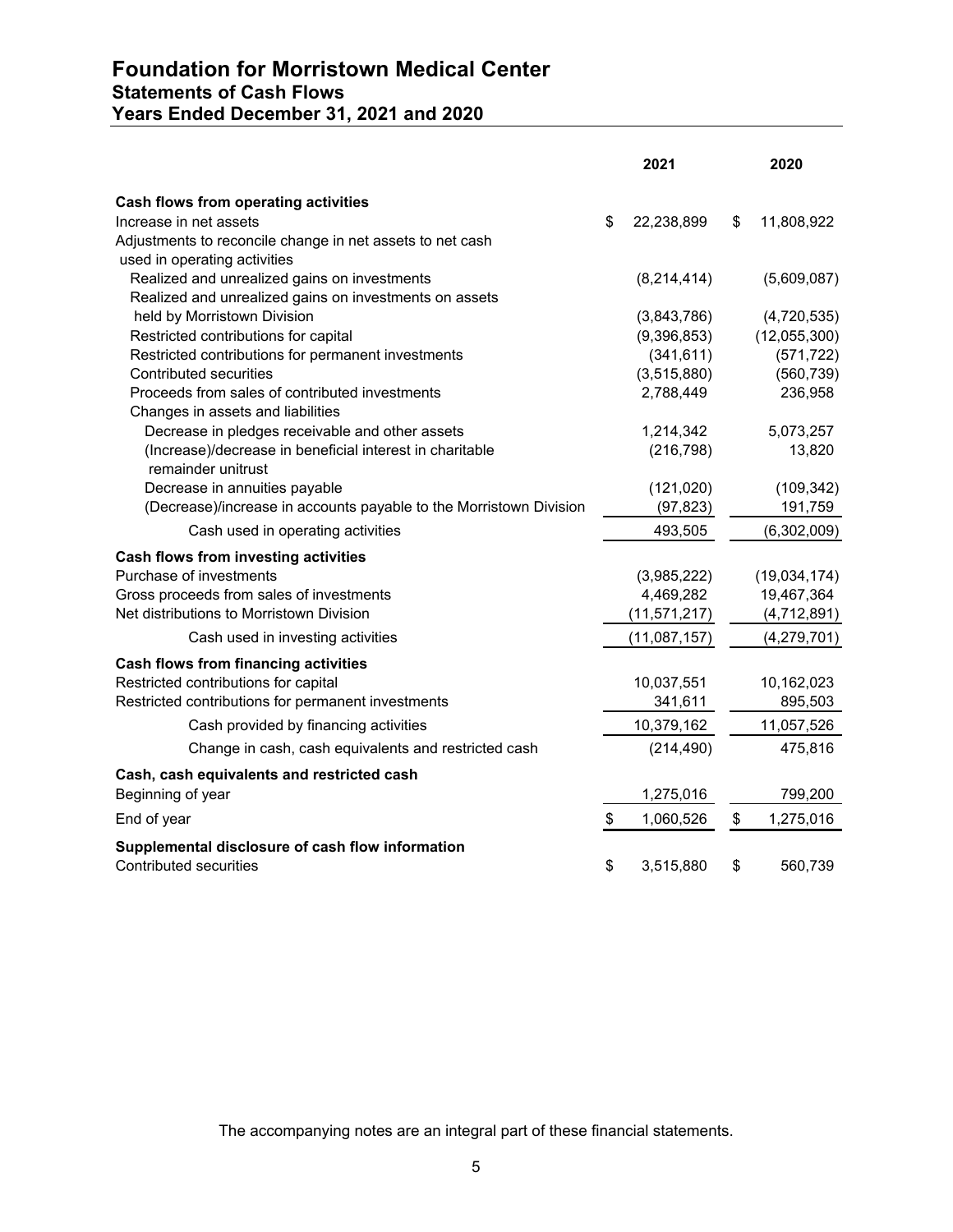#### **1. Organization**

The Foundation for Morristown Medical Center (the "Foundation") is a not-for-profit fundraising organization which solicits funds in its general appeal to support both the Morristown Medical Center (the "Morristown Division"), which is a division of AHS Hospital Corp. (the "Hospital"), and the community as the Foundation's Board may deem appropriate. The by-laws of the Foundation were amended on November 19, 2015, to provide that funds received by the Foundation after the date of the amendment may be used for the benefit of Atlantic Health System, Inc. (the "Parent") and the Hospital upon approval of the Executive Committee of the Board of the Foundation. The Foundation is organized under the not-for-profit corporation law of the State of New Jersey and is exempt from the Federal income tax under Section 501(c)3 of the Internal Revenue Code.

#### **2. Summary of Significant Accounting Policies**

The following is a summary of the Foundation's significant accounting policies:

#### **Basis of Accounting**

The financial statements have been prepared on the accrual basis of accounting, in conformity with accounting principles generally accepted in the United States of America ("GAAP").

#### **Adopted Authoritative Pronouncements**

In August 2018, the FASB issued ASU 2018-13, *Fair Value Measurement: Disclosure Framework – Changes to the Disclosure Requirements for Fair Value Measurement (Topic 820)*. The new ASU eliminates, adds and modifies certain disclosure requirements related to fair value measurement. The Foundation adopted this ASU in 2020, and adoption of the standard did not have a material impact on its financial statements.

#### **Use of Estimates**

The preparation of financial statements in conformity with GAAP requires management to make estimates and assumptions that affect the reported amounts of assets and liabilities and disclosure of contingent assets and liabilities at the date of the financial statements, and the reported amounts of revenues and expenses during the reporting period. Significant estimates include the reserve for uncollectible pledges and valuation of investments. Actual results could differ from those estimates.

#### **Excess of Revenues over Expenses**

The statements of activities and changes in net assets include excess of revenues over expenses. Changes in net assets which are excluded from excess of revenues over expenses include net assets released from restrictions used for capital, and distributions to Morristown Division - capital.

The Foundation differentiates its operating activities through the use of operating income as an intermediate measure of operations. For the purposes of display, beneficial interest in charitable remainder unitrusts and change in net unrealized gains, which management does not consider being a component of the Foundation's operating activities, is excluded from operating income in the statements of activities and changes in net assets.

#### **Investments**

Investments principally consist of in marketable equity securities with readily determinable fair values including money market funds which are measured at fair value in the statements of financial position. Investment income, including realized and unrealized gains and losses, interest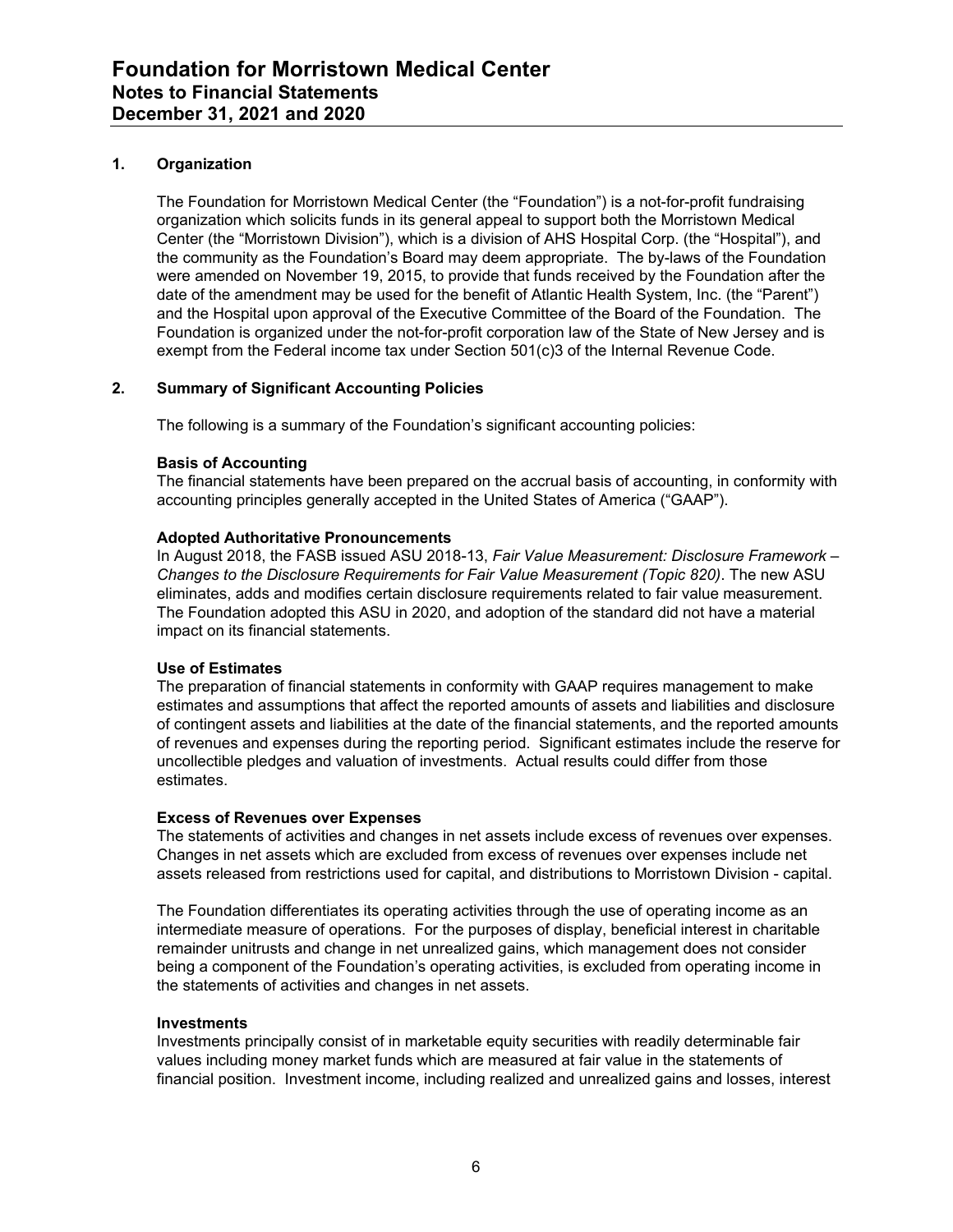income and dividends, and investment management fees, are included in excess of revenues over expenses.

#### **Pledges Receivable**

Contributions, including unconditional promises to give ("pledges"), are reported as revenues in the period received or pledged.

Conditional promises to give are not recognized until they become unconditional, that is, when both the barrier to entitlement and the refund of amounts paid (or a release from obligation to make future payments) have been substantially met. Conditional contributions received, where the barrier to entitlement is not yet overcome, are recorded as deferred revenue.

Contributions of assets other than cash are recorded at their estimated fair value at the date of receipt if the Foundation received certain goods and services that meet criteria under GAAP for recognition as contributions. Contributions of property and equipment are recorded as increases in net assets without donor restrictions unless the donor places restrictions on their use. Pledges not expected to be received within one year are discounted at a risk-adjusted rate that includes a premium for credit risk, if any. In addition, provisions for uncollectible contribution receivables has been recorded at the amount necessary to reduce pledges receivable to its estimated realizable value.

#### **Other Assets**

Other assets represent restricted cash, which consists primarily of cash held on behalf of the Women's Association of Morristown Medical Center at December 31, 2021 and 2020.

The following table provides a reconciliation of restricted cash reported within the balance sheets that total to the amounts shown in the of cash flows for each of the years:

|              | 2021                      | 2020 |
|--------------|---------------------------|------|
| Other assets | \$ 1,060,526 \$ 1,275,016 |      |

Cash and cash equivalents include highly liquid short-term investments with original maturities of three months or less from the date of acquisition. The Foundation elected to treat highly liquid short-term investments held within its investments financial statement line item as investments, and therefore exclude them from cash, cash equivalents and restricted cash in the statements of cash flows.

#### **Beneficial Interest in Charitable Remainder Unitrust**

In 2013, the Foundation became the sole beneficiary of an irrevocable charitable remainder unitrust administered by a third party. The donor has designated the remainder unitrust as a permanent endowment for the benefit of the emergency department at the Morristown Division. The charitable remainder unitrust provides for the payment of distributions to the grantor or other designated beneficiaries over the trust's term (over the benefactor's lifetime). Upon the termination of annuity payments to the grantor, the Foundation will receive its respective remaining share of principal and income from the trust. The Foundation's interest in the trust is shown in the statements of financial position at \$1,860,839 and \$1,644,041 as of December 31, 2021 and 2020, respectively. The remainder unitrust continues to be outstanding at December 31, 2021. On an annual basis, the Foundation revalues the remainder unitrust based on a fixed annuity payment over the estimated life of the benefactors, and accordingly, recognized \$216,798 and (\$13,820) in net assets with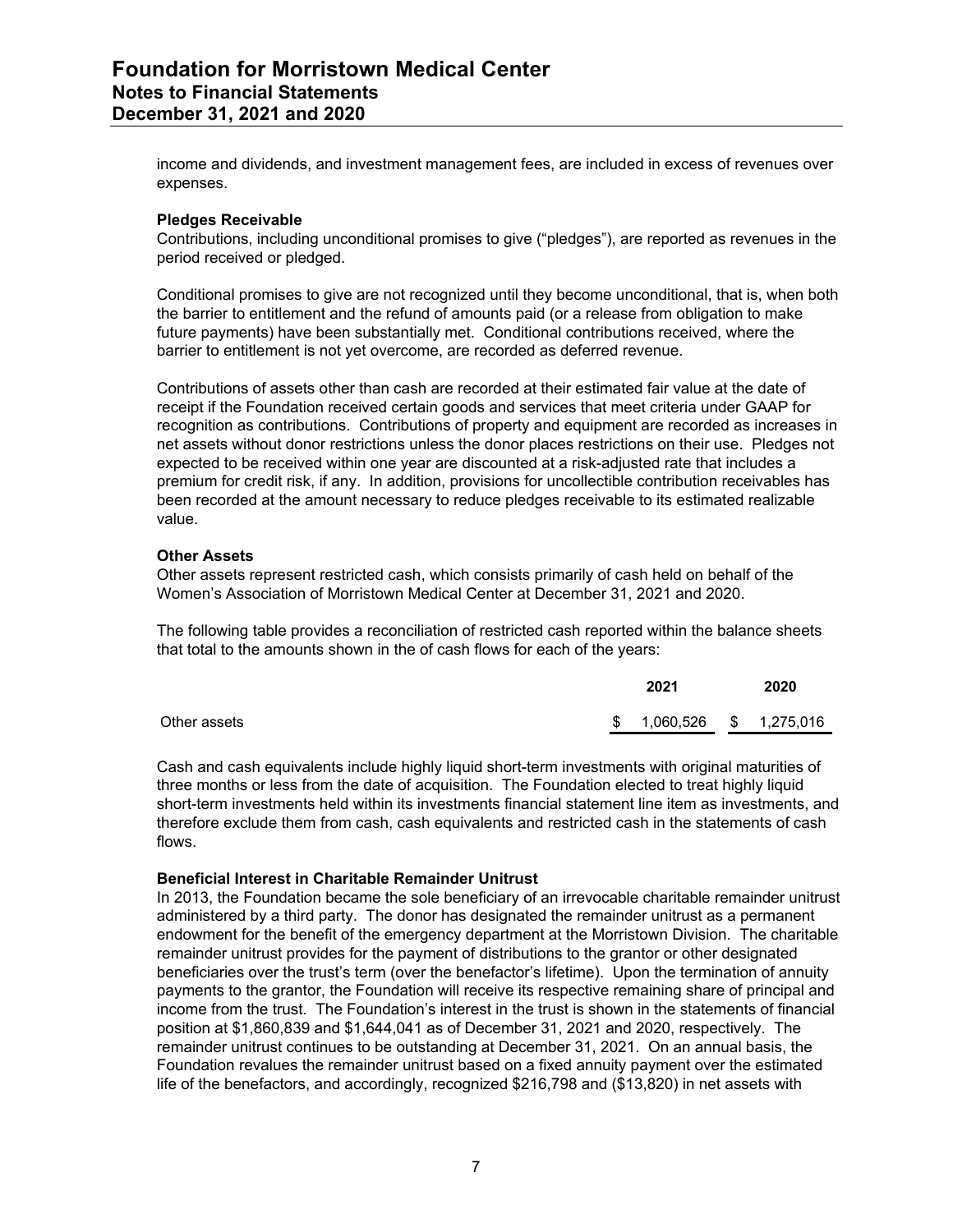donor restriction beneficial interest for the periods ended December 31, 2021 and 2020, respectively.

#### **Charitable Gift Annuities**

The Foundation has entered into certain agreements with donors which consist primarily of charitable gift annuities for which the Foundation serves as trustee. Within the investment portfolio assets associated with the charitable gift annuities amounted to \$6,012,941 and \$5,753,434 at December 31, 2021 and 2020, respectively. Contributions related to these charitable gift annuities, net of related liabilities, increase net assets with donor restriction. Liabilities associated with charitable gift annuities represent the present value of the expected payments to the beneficiaries based on the terms of the agreements. At December 31, 2021 and 2020, there were liabilities of \$2,154,928 and \$2,275,948, respectively, on the statements of financial position.

#### **Net Assets with Donor Restrictions**

Net assets with donor restrictions are those funds whose use by the Foundation has been limited by donors to a specific time period and/or purpose. Once the restrictions are satisfied, or have been deemed to have been satisfied, those assets with donor restrictions are released from restrictions. Net assets that have been restricted by donors to be maintained by the Foundation in perpetuity will remain classified as net assets with donor restrictions.

Net assets associated with endowment funds are classified and reported based on the existence or absence of donor-imposed restrictions. Management of the Foundation has interpreted the State of New Jersey's enacted version of the Uniform Prudent Management of Institutional Funds Act ("UPMIFA") as requiring the preservation of the historic dollar value of donor-restricted endowment funds (absent explicit donor stipulations to the contrary). Historic dollar value is defined as the aggregate fair value in dollars of: (i) an endowment fund at the time it became an endowment, (ii) each subsequent donation to the fund at the time it is made, and (iii) each accumulation made pursuant to a direction in the applicable gift instrument at the time the accumulation is added to the fund. Based on this interpretation, the Foundation classifies as net assets with donor restrictions: (a) the original value of gifts donated to the restricted net assets, (b) the original value of subsequent gifts to the permanent endowment, (c) the net realizable value of future payments to restricted net assets in accordance with the donor's gift instrument (outstanding endowment pledges net of applicable discount), and (d) appreciation (depreciation), gains (losses) and income earned on the fund when the donor states that such increases or decreases are to be treated as changes in net assets with donor restriction. The remaining portions of the donor-restricted endowment fund that is not classified in net assets with donor restriction in perpetuity is classified as net assets with donor restriction until those amounts are appropriated for expenditure by the Foundation in a manner consistent with the standard of prudence prescribed by UPMIFA. In accordance with UPMIFA, the Foundation considers the following factors in making a determination to appropriate or accumulate donor-restricted endowment funds:

- (1) The duration and preservation of the fund;
- (2) The purpose of the organization and the donor-restricted endowment fund;
- (3) General economic conditions;
- (4) The possible effect of inflation and deflation;
- (5) The expected total return from income and the appreciation of investments;
- (6) Other resources of the Foundation; and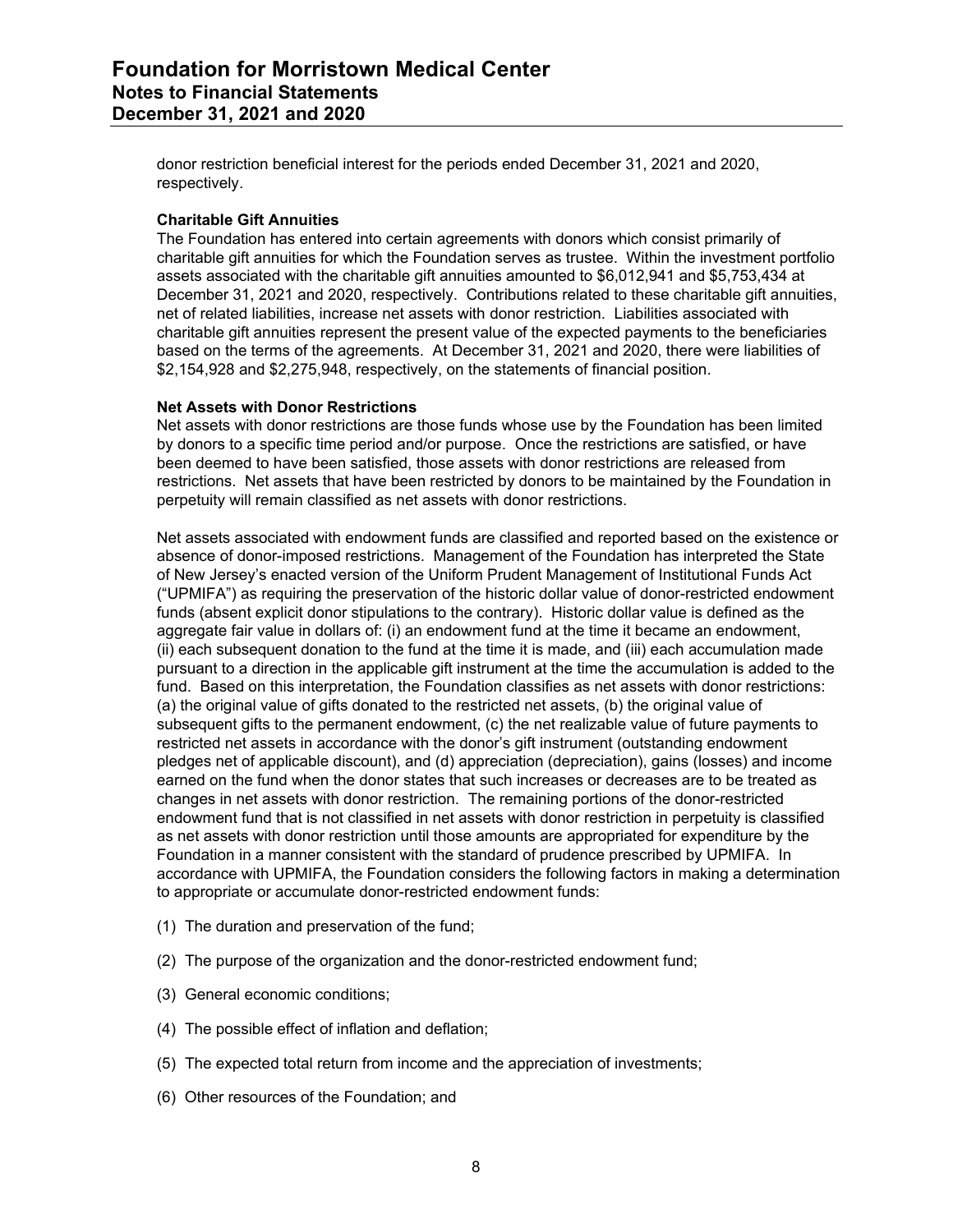(7) The investment policies of the Foundation.

The Foundation has an endowment spending policy that governs distributions each year to 5% of its endowment fund's average fair value over the prior 12 quarters through the calendar year end preceding the fiscal year in which the distribution is planned. In establishing this policy, the Foundation considered the long-term expected return on its endowment. This is consistent with the Foundation's objective to maintain the purchasing power of the endowment assets held in perpetuity or for a specified term as well as to provide additional real growth through new gifts and investment return. This method also compensates for any volatile year-to-year fluctuation in investment returns. The effective distribution rate under the endowment spending policy was equal to 4.0% for each of the years ended December 31, 2021 and 2020.

Management further understands that expenditures from a donor-restricted fund is limited to the uses and purposes for which the endowment fund is established and the use of net appreciation, realized gains (with respect to all assets) and unrealized gains (with respect only to readily marketable assets) is limited to the extent that the fair value of a donor-restricted fund exceeds the historic dollar value of the fund (unless the applicable gift instrument indicates that net appreciation shall not be expended), to the extent that such expenditure is prudent, considering the long and short term needs of the Foundation in carrying out its purposes, its present and anticipated financial requirements, expected total return on its investments and general economic conditions. Under the policies established and approved by the Foundation's Investment Subcommittee, donor-restricted endowment funds are invested in income-generating investment vehicles to generate appreciation and preserve capital.

Unconditional promises to give cash and other assets are reported at fair value at the date the promise is received. The gifts are reported as net assets with donor restrictions if they are received with donor stipulations that limit the use of the donated assets. When a donor restriction expires, that is, when a stipulated time restriction ends or purpose restriction is accomplished, net assets with donor restriction are reclassified as net assets without donor restriction and reported in the statements of activities and changes in net assets as net assets released from restrictions.

#### **Fair Value Measurements**

FASB Accounting Standards Codification ("ASC") 820, *Fair Value Measurements,* establishes a framework for measuring fair value under GAAP and enhances disclosures about fair value measurements. Fair value is defined as the exchange price that would be received for an asset or paid to transfer a liability (an exit price) in the principal or most advantageous market for the asset or liability in an orderly transaction between market participants on the measurement date. Fair value requires an organization to determine the unit of account, the mechanism of hypothetical transfer, and the appropriate markets for the asset or liability being measured.

The accounting guidance establishes a hierarchy of valuation inputs based on the extent to which the inputs are observable in the marketplace. Observable inputs reflect market data obtained from sources independent of the reporting entity and unobservable inputs reflect the entities own assumptions about how market participants would value an asset or liability based on the best information available. Valuation techniques used to measure fair value must maximize the use of observable inputs and minimize the use of unobservable inputs. The guidance describes a fair value hierarchy based on three levels of inputs, of which the first two are considered observable and the last unobservable, that may be used to measure fair value.

The following describes the hierarchy of inputs used to measure fair value and the primary valuation methodologies used by the Foundation for financial instruments measured at fair value on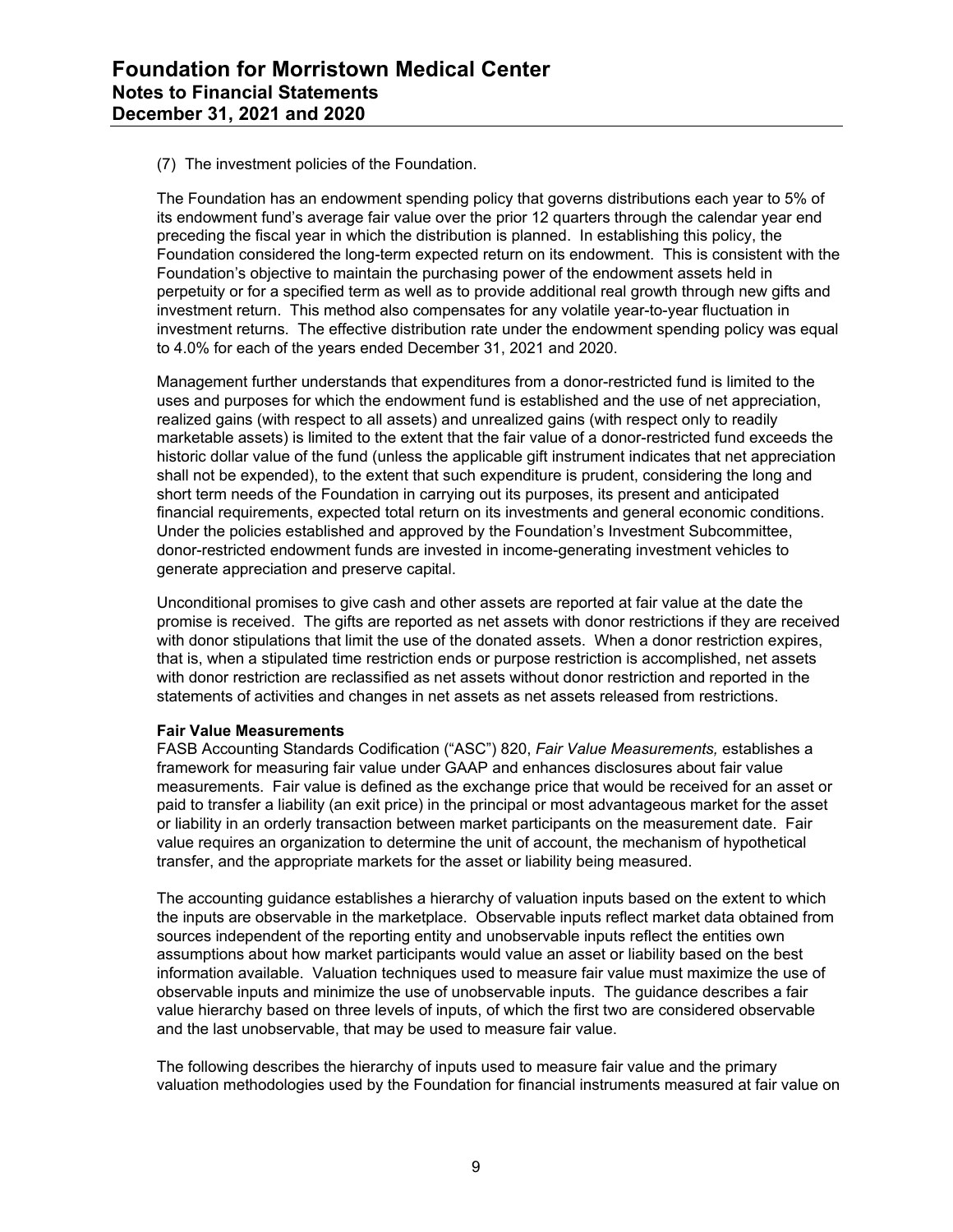a recurring basis. Alternative investments are not considered leveled investments and are treated similar to cash. The three levels of inputs are as follows:

- Level 1 Quoted market prices in active markets for identical assets or liabilities. Level 1 assets consist of common stock as they are traded in an active market with sufficient volume and frequency of transactions.
- Level 2 Guoted prices in active markets for similar assets or liabilities, unadjusted quoted prices for identical or similar assets or liabilities in markets that are not active, or inputs other than quoted prices that are observable for the asset or liability. Level 2 assets consist of money market funds and mutual funds that are nonexchange trade and valued based on net asset values (NAVs) calculated by the funds' independent administrators which are calculated at least daily. These valuations are readily observable in the market place or are supported by observable levels at which transactions are executed in the marketplace. As Level 2 investments include positions that are not traded in active markets and/or are subject to transfer restrictions, valuations may be adjusted to reflect illiquidity and / or nontransferability, which are generally based on available market information. Redemptions from each of the funds can be made at least daily on the latest reported NAV.
- Level 3 Unobservable inputs for the asset or liability that are supported by little or no market activity and that are significant to the fair value. Level 3 assets consist of beneficial interests in perpetual trusts held by third parties, primarily invested in equities and fixed income securities.

For investments in alternative investments, fair value is measured based on unobservable inputs that cannot be corroborated by observable market data where the Foundation does not exert significant influence to cover the waterfall concern. The Foundation accounts for these investments within its long-term investment portfolio using the NAV as a practical expedient, and as such these investments are excluded from the fair value hierarchy.

Assets and liabilities measured at fair value are based on one or more of three valuation techniques. The three valuation techniques are as follows:

Market Approach (M) - Prices and other relevant information generated by market transactions involving identical or comparable assets or liabilities;

Cost Approach (C) - Amount that would be required to replace the service capacity of an asset (i.e., replacement cost); and

Income Approach (I) - Techniques to convert future amounts to a single present amount based on market expectations (including present value techniques, option-pricing models, and lattice models).

A financial instrument's categorization within the valuation hierarchy is based upon the lowest level of input that is significant to the fair value measurement. Inputs are used in applying the various valuation techniques and broadly refer to the assumptions the market participants use to make valuation decisions. Inputs may include price information, credit data, liquidity statistics and other factors.

The Foundation utilized the best available information in measuring fair value (Note 5).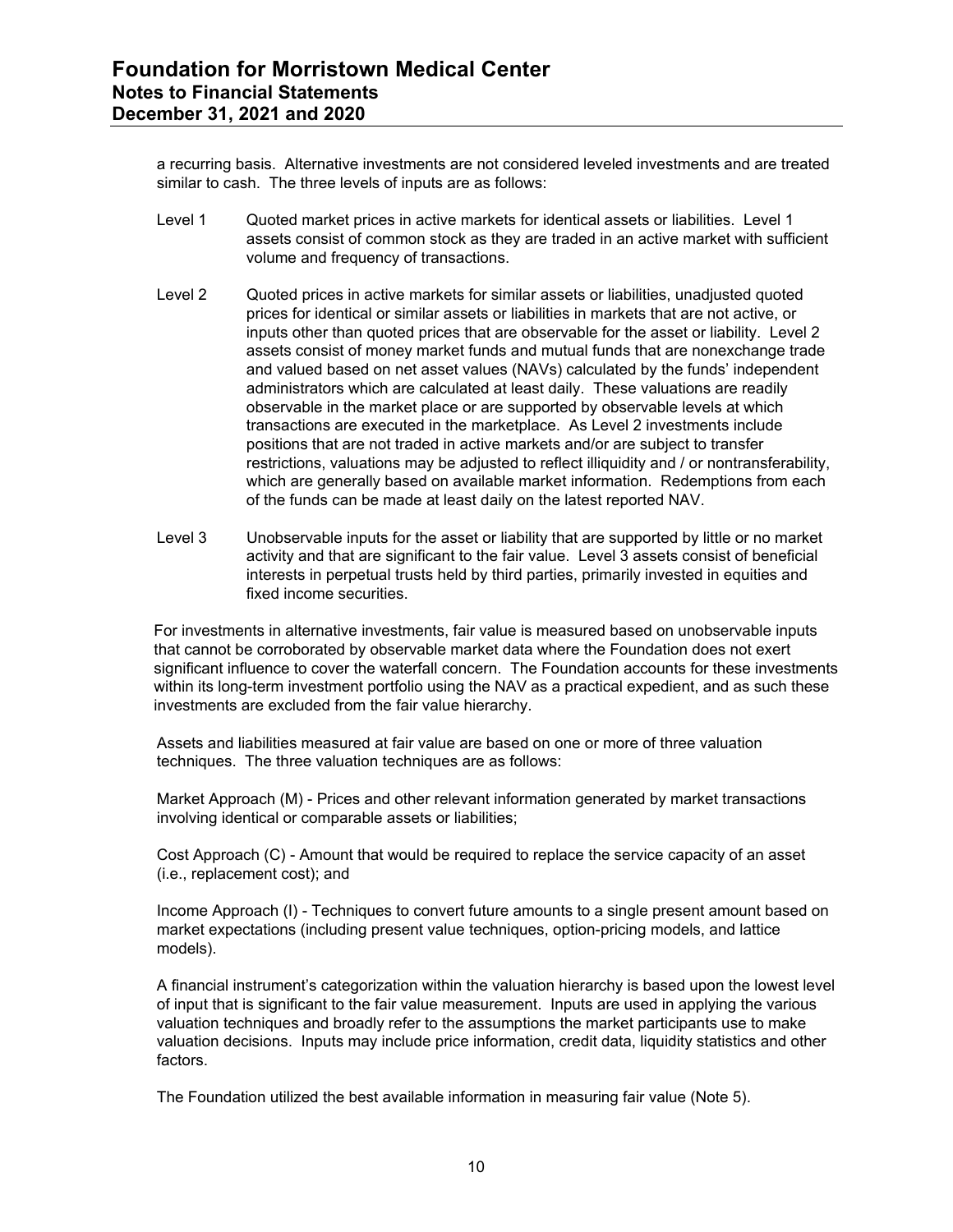#### **3. Liquidity and Availability of Resources**

The Foundation's financial assets available within one year of December 31, 2021 and 2020 for general expenditures are as follows:

|                         | 2021          | 2020                        |
|-------------------------|---------------|-----------------------------|
| Investments             |               | $$25,121,414$ $$21,482,346$ |
| Pledges receivable, net | 5.119.780     | 5.913.468                   |
| Other assets            | 382.834       | 759,599                     |
|                         | \$ 30.624.028 | \$ 28,155,413               |

Management monitors the Foundation's cash flow on a regular basis. If needed, short-term investments are available and can be liquidated in order to meet financial needs. Also, the Foundation shares an operating bank account as well as an investment pool with the Morristown Division, which is reflected on the statement of financial position as of December 31, 2021 and 2020 as due from Morristown Division, in the amount of \$93,525,619 and \$78,110,616, respectively. The aforementioned assets are available upon request by the Foundation but are held by the Morristown Division for administrative purposes and to optimize investment performance. Such requests to transfer assets from the Morristown Division to the Foundation are subject to the approval by the Board of Trustees of the Morristown Division.

#### **4. Related-Party Transactions**

Accounts payable due to the Morristown Division arise from expenses incurred by the Foundation which are paid by the Morristown Division. The Morristown Division pays all expenses on behalf of the Foundation and is subsequently reimbursed by the Foundation. Distributions to the Morristown Division include cash transfers to be used for capital and are treated as equity transfers on the statements of activities and changes in net assets.

At December 31, 2021 and 2020, for cash management purposes, the Foundation's cash is held at the Morristown Division and the Foundation correspondingly recognizes these amounts as part of due from Morristown Division in the statements of financial position, as is noted in Note 3 above.

#### **5. Investments**

Investments at fair value at December 31, 2021 and 2020 consist of the following:

|                                | <b>Market</b> |            |   |            |  |
|--------------------------------|---------------|------------|---|------------|--|
|                                |               | 2021       |   |            |  |
| Long-term investment           |               |            |   |            |  |
| Money market funds             | S             | 2,634,897  | S | 3,364,998  |  |
| Mutual funds                   |               | 79,117,858 |   | 70,955,506 |  |
| Alternative investments-equity |               | 3,507,708  |   | 3,209,605  |  |
|                                | S             | 85,260,463 |   | 77,530,109 |  |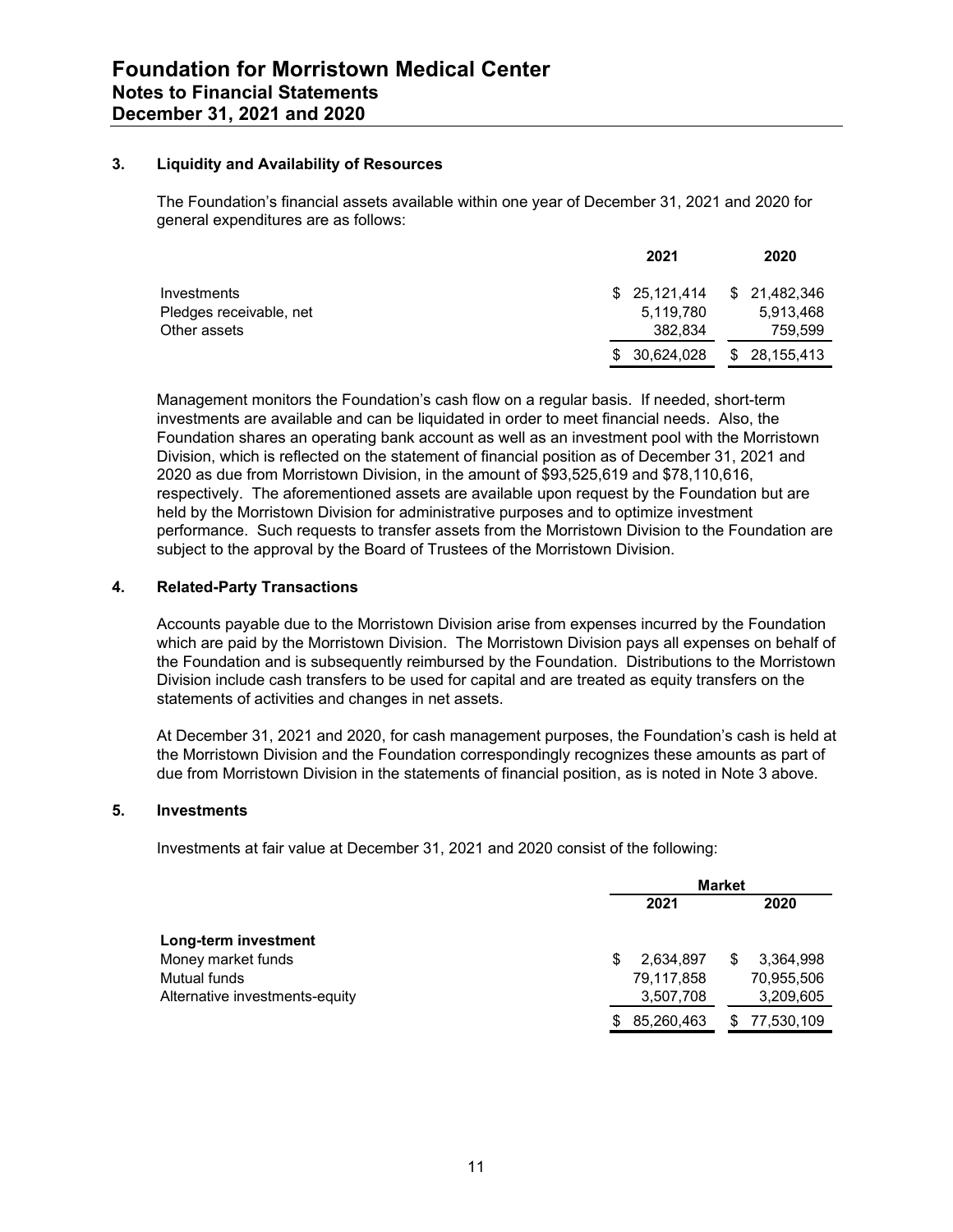## **Foundation for Morristown Medical Center Notes to Financial Statements December 31, 2021 and 2020**

The fair value of the Foundation's financial assets that are measured on a recurring basis at December 31, 2021 and 2020 are as follows:

|                                                    |                                              |                                                                                                    | <b>Based on</b>                                                  |                                                    |                                      |
|----------------------------------------------------|----------------------------------------------|----------------------------------------------------------------------------------------------------|------------------------------------------------------------------|----------------------------------------------------|--------------------------------------|
|                                                    | <b>Fair Value at</b><br>December 31.<br>2021 | <b>Quoted Prices</b><br>in Active<br><b>Markets for</b><br>Identical<br><b>Assets</b><br>(Level 1) | <b>Significant</b><br>Other<br>Observable<br>Inputs<br>(Level 2) | Significant<br>Unobservable<br>Inputs<br>(Level 3) | Valuation<br><b>Technique</b><br>(1) |
| Money market funds<br>Mutual funds                 | \$<br>2,634,897<br>79,117,858                | \$<br>$\overline{\phantom{a}}$                                                                     | 2,634,897<br>\$<br>79,117,858                                    | \$                                                 | м<br>M                               |
|                                                    | 81,752,755                                   | \$<br>$\overline{\phantom{a}}$                                                                     | 81,752,755<br>\$                                                 | \$                                                 |                                      |
| Investments measured at NAV as practical expedient | 3,507,708                                    |                                                                                                    |                                                                  |                                                    |                                      |
|                                                    |                                              |                                                                                                    |                                                                  |                                                    |                                      |
|                                                    |                                              |                                                                                                    | <b>Based on</b>                                                  |                                                    |                                      |
|                                                    | <b>Fair Value at</b><br>December 31.<br>2020 | <b>Quoted Prices</b><br>in Active<br><b>Markets for</b><br>Identical<br><b>Assets</b><br>(Level 1) | <b>Significant</b><br>Other<br>Observable<br>Inputs<br>(Level 2) | Significant<br>Unobservable<br>Inputs<br>(Level 3) | Valuation<br><b>Technique</b><br>(1) |
| Money market funds<br>Mutual funds                 | \$.<br>3,364,998<br>70,955,506               | \$<br>$\overline{\phantom{0}}$                                                                     | 3,364,998<br>70,955,506                                          | \$                                                 | M<br>M                               |
|                                                    | 74,320,504                                   | \$<br>$\overline{\phantom{a}}$                                                                     | \$74,320,504                                                     | \$                                                 |                                      |

There were no transfers between levels during the years ended December 31, 2021 and 2020.

#### **6. Pledges Receivable**

Pledges receivable, net consists of the following as of December 31, 2021 and 2020:

|                                                                                                          |    | 2021       |    | 2020       |
|----------------------------------------------------------------------------------------------------------|----|------------|----|------------|
| Amounts expected to be collected in                                                                      |    |            |    |            |
| Less than one year                                                                                       | \$ | 5,460,766  | \$ | 6,310,957  |
| One to five years                                                                                        |    | 7,520,848  |    | 7,592,350  |
| More than five years                                                                                     |    | 375,000    |    | 500,000    |
|                                                                                                          |    | 13,356,614 |    | 14,403,307 |
| Discount to present value of future cash flows (at a rate<br>of 1.26% and 0.36% for pledges made in 2021 |    |            |    |            |
| and 2020, respectively)                                                                                  |    | 361,632    |    | 216,628    |
| Reserve for uncollectible amounts                                                                        |    | 667,831    |    | 731,919    |
| Total pledges receivable, net                                                                            | S  | 12,327,151 | S  | 13,454,760 |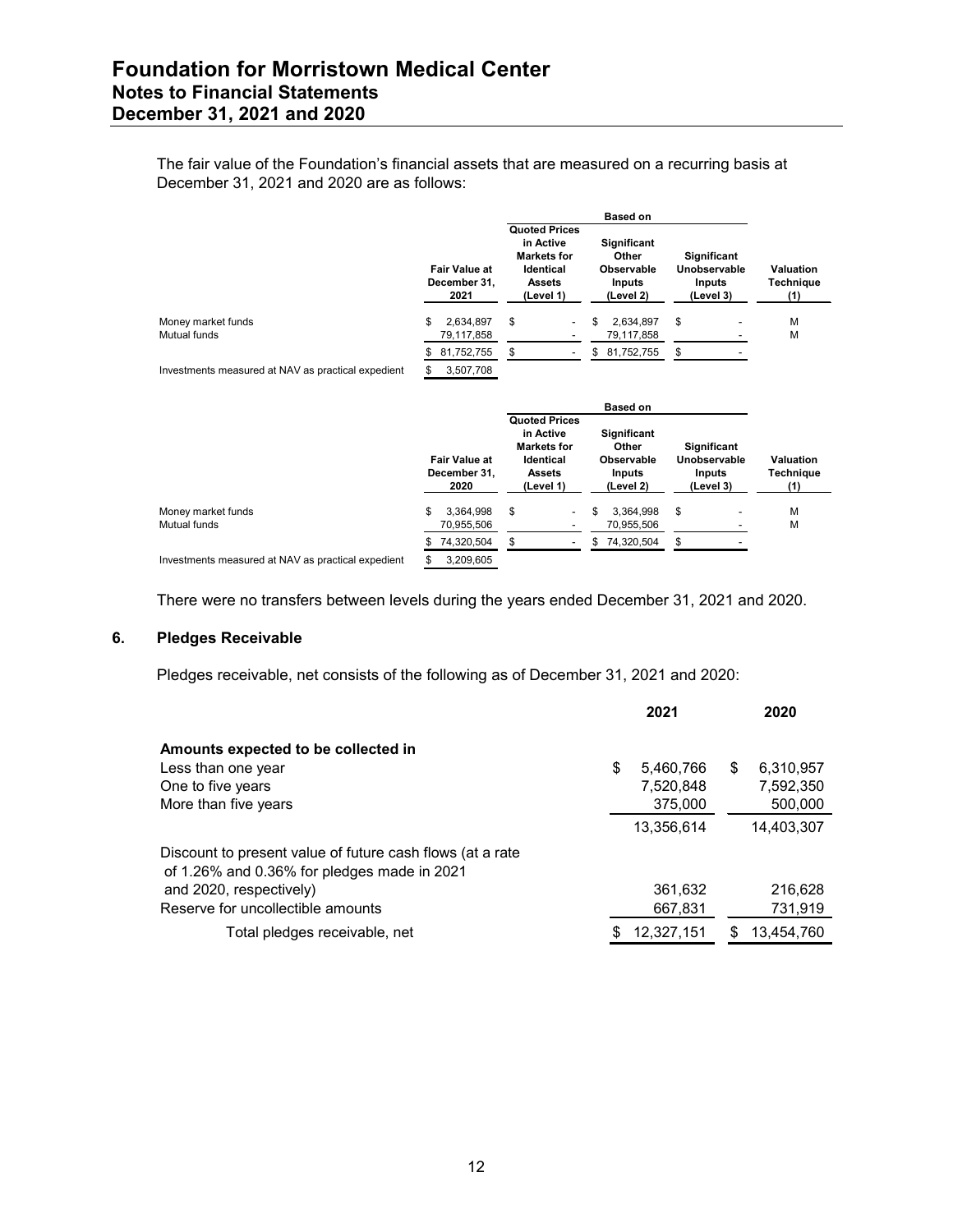#### **7. Net Assets with Donor Restrictions**

Net assets with donor restrictions, subject to restriction for a specified purpose are as follows:

|                                 | December 31. |            |   |            |
|---------------------------------|--------------|------------|---|------------|
|                                 |              | 2021       |   | 2020       |
| Research                        | \$.          | 5.752.201  | S | 3,325,338  |
| Purchase of plant and equipment |              | 18,116,749 |   | 18,490,223 |
| Scholarships and education      |              | 6,043,389  |   | 5.452.662  |
| Program services                |              | 60,136,240 |   | 50,126,519 |
|                                 | S            | 90,048,579 |   | 77,394,742 |

Net assets with donor restrictions, subject to the Foundation's spending policy and appropriation are listed in the table below:

|                                  | December 31, |                             |  |      |
|----------------------------------|--------------|-----------------------------|--|------|
|                                  |              | 2021                        |  | 2020 |
| Donor-restricted endowment funds |              | \$ 40,234,413 \$ 39,431,464 |  |      |

Changes in endowment net assets for the fiscal years ended December 31, 2021 and 2020 were as follows:

|                                                                  | December 31, |               |     |             |
|------------------------------------------------------------------|--------------|---------------|-----|-------------|
|                                                                  |              | 2021          |     | 2020        |
| Endowment net assets with donor restriction at beginning of year |              | \$ 55,843,977 | \$. | 53,562,104  |
| Investment income                                                |              | 5,719,433     |     | 3,560,401   |
| Contributions                                                    |              | 341.611       |     | 571,722     |
| Beneficial interest in charitable remainder unitrust             |              | 216,798       |     | (13, 820)   |
| Appropriation of endowment assets for expenditure                |              | (2,151,260)   |     | (1,836,430) |
| Endowment net assets with donor restriction at end of year       | S.           | 59,970,559    | \$  | 55,843,977  |

During 2021 and 2020, net assets were released from donor restrictions by incurring expenses satisfying the restricted purpose of purchasing equipment in the amounts of \$8,979,963 and \$9,737,091, respectively, and other noncapital purposes in the amounts of \$5,688,436 and \$7,495,935, respectively.

#### **8. Commitments and Contingencies**

The Foundation, from time to time, may be involved in various claims and legal actions arising in the ordinary course of business. In the opinion of management, the ultimate disposition of such matters will not have a material adverse effect on the financial position of the Foundation.

#### **9. Functional Expenses**

The financial statements report certain expense categories that are attributable to both program services and management and general functions. Therefore, the natural expenses require allocation on a reasonable basis that is consistently applied, across functional expense category. Salaries are allocated based on a percent-to-total of program salaries and management and general salaries to the applicable total expense categories. Costs not directly attributable to a